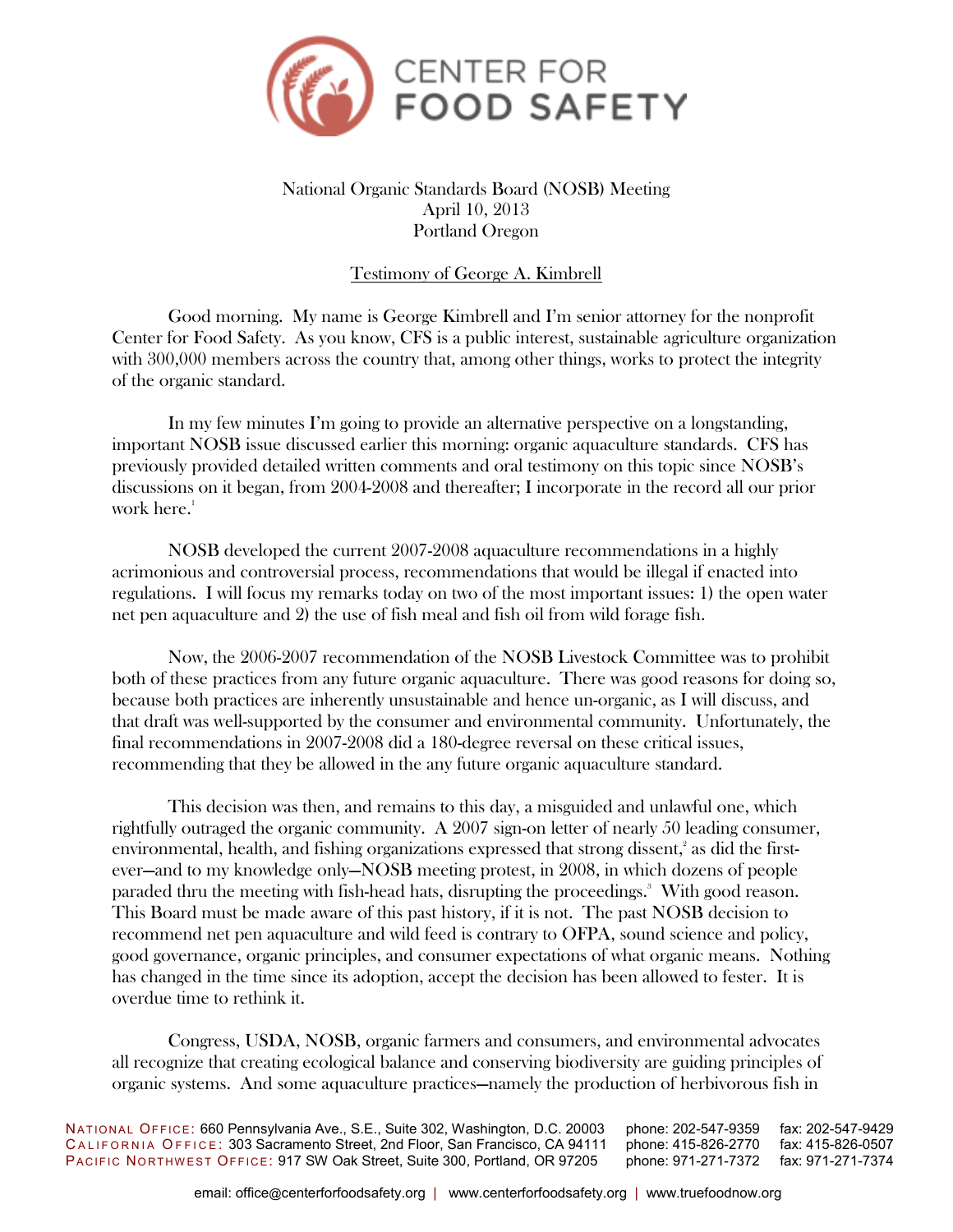closed systems—can be compatible with OFPA. USDA should move forward with organic standards for farming these fish only.

 However the farming of carnivorous finfish in open net pen systems inherently contradicts organic standards. Not all agricultural practices can be certified as organic. Some, like factory farm CAFOs, are simply incompatible. The same is true with aquaculture: not every form or method of fish farming can be made to be organic.

 First, open ocean net pen industrial aquaculture, such as farming of salmon, is an ecologically harmful, unsustainable activity. Period. It results in a plethora of environmental consequences: the escape of farmed fish from their containment, threatening native wild fish populations; the spread of deadly diseases and parasites; the overfishing of wild fish to feed carnivorous farmed fish; and the pollution of our oceans from the inputs and outputs of fish farming.

It is well-accepted in the industry and scientific community that escapes of farmed fish are impossible to avoid due to weather, human error, and marine mammal or bird activity, etc. I've brought a chart as an exhibit to introduce into the record, in which CFS has documented reported annual escapes. In 2011, there were escapes of over 400,000 farmed salmon in Scotland, for example.<sup>4</sup> As such, the recommendation's "goal" of zero escapes is meaningless in net pen, open ocean aquaculture.

The environmental impacts of escapes are similarly well-documented: interbreeding and excessive competition for food and habitat with wild stocks,<sup>5</sup> profound loss of biodiversity and fitness,<sup>6</sup> as well as the spread of diseases and parasites such as sea lice. OFPA requires that organic production "promote ecological balance and conserve biodiversity," not harm it.<sup>7</sup>

Net pens are also the source of massive untreated waste discharges, including dissolved organic matter, feces, excess feed, and other contaminants.<sup>8</sup> For example, a 2000 study found that Scotland's 350 marine salmon farms that year produced more sewage waste (measured in terms of nitrogen and phosphorous) than the country's human population.<sup>9</sup>

Net pens are also a densely-packed breeding ground for diseases, which can be transferred to wild fish; outbreaks are difficult to impossible to quarantine. Disease and parasite outbreaks in farmed fish populations have become commonplace in industrial aquaculture, with subsequent harm to wild fish.<sup>10</sup> The aquaculture industry's response to disease and parasites in farmed fish is to dump chemicals into our waters: Farmed fish often receive large doses of antibiotics, pesticides, and fungicides in order to protect them from diseases, parasites, and body fungi.<sup>11</sup> The majority of these chemicals are applied directly into the water, yet little is known about how their release may affect marine ecosystems and other aquatic organisms. Several studies have concluded that reliance on antibiotic applications in fish farming has fostered the development of bacterial antibiotic resistance in our waters.<sup>12</sup>

Now the "organic" net pen recommendation would limit the normal net pen use of harmful chemicals cocktails to control disease and parasite outbreaks so common in carnivorous finfish farming. Yet by limiting such chemicals, the organic standard would thus dramatically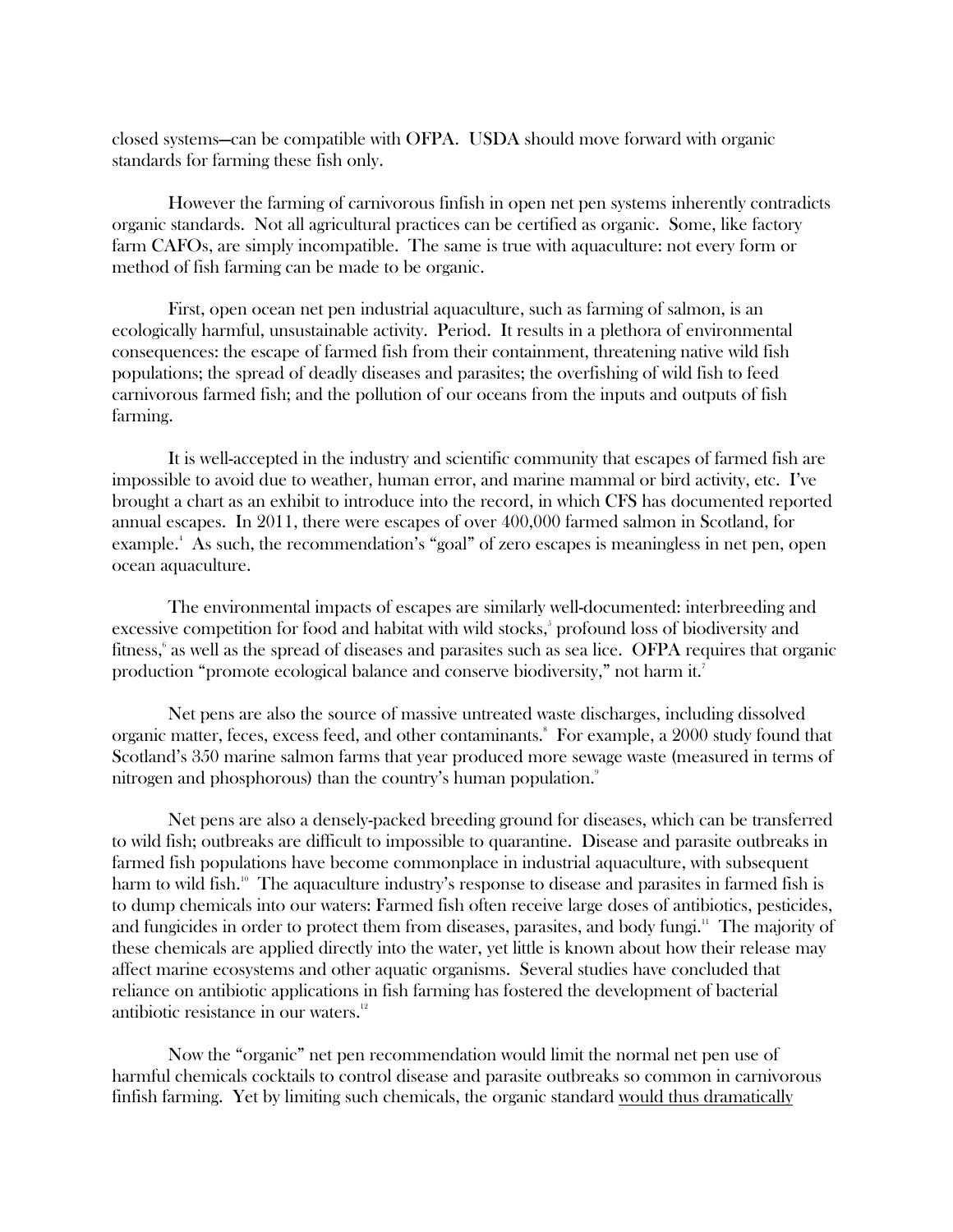increase the likelihood the open net pen farm will act as a reservoir and vector for parasites and diseases, harming both the farmed fish and wild fish. As such, this forced trade-off of negative impacts underscores the activity's unsustainable, un-organic nature.

Organic systems must also promote the health and natural behaviors of livestock; $\frac{13}{12}$  net pen aquaculture is flatly contrary to the natural behavior of many fish, such as salmon, that are migratory. Expectedly, studies show that penned farmed fish have decreased fitness and reproductive success.<sup>14</sup> It is plain that penning up salmon or other anadromous fish in crowded nets does not allow for their natural behavior. Researchers still do not fully understand how salmon, after spending their adult lives traversing thousands of ocean miles, find their way home to their birth streams to complete their life cycle. A healthy salmon run is one of Nature's most aweinspiring visions. Growing them in crowded net pens is the antithesis of their "natural behavior."

 Instead of simply prohibiting the use of ecologically harmful farming methods, we are left with recommended standards that place the organic imprimatur on conventional methods, on an inherently flawed farming practice. The recommendations do include a few attempts to improve things, but they amount to putting lipstick on a pig, using mushy and vague, unenforceable language (such as take all "practicable" measures to minimize escapes). Yet there is no standard for measuring net pen pollution, nor any practicable way to undertake net pen pollution enforcement. The result is that open water net pen aquaculture will be permitted with virtually no mandatory, meaningful, or workable constrains on it. Extensive research on the impacts of net pens on marine ecology has found no solution to their adverse impacts short of using closed, recirculating systems. Putting an organic label on this activity does not change this core fact; it just misleads the public and contravenes the standard.

 Salmon and other carnivorous aquaculture also require massive amounts of wild forage fish meal and oil as their main feed. The need for it is driving over-fishing of these fisheries. It currently can take two to six pounds of wild-caught fish to produce one pound of farmed fish; aquaculture is predicted to outstrip the world's fishmeal supply by  $2050$ .<sup>15</sup> As such, aquaculture is not alleviating any pressure on the world's fish stocks; it is only robbing Peter to pay Paul, by eviscerating forage fish stocks. Forage fish play a significant role in our ocean's ecosystems, as, among other things, the base of the food web.<sup>16</sup> Allowing organic systems to support the extirpation of wild forage fish is the antithesis of promoting ecological diversity and conserving biodiversity, as the OFPA standard requires.<sup>17</sup>

 Farmed fish also have documented higher amounts of environmental contaminants than wild fish because their feed contains mercury, lead, and persistent bioaccumlative toxins.<sup>18</sup> The recommendation acknowledges the human health risks, but would only require them be removed if found to have contaminants in amounts higher than regulatory levels in commercially available fish meal and oil.<sup>19</sup> Thus the proposed "organic" standard would allow the same level of contaminants in fish meal as those permitted by general industrial aquaculture. This provision is a microcosm of the recommendation as a whole: rather than setting a higher bar for organics, and risk losing the ability to label salmon and other predatory fish as "organic," it merely lowers the organic bar to the existing commercial standards.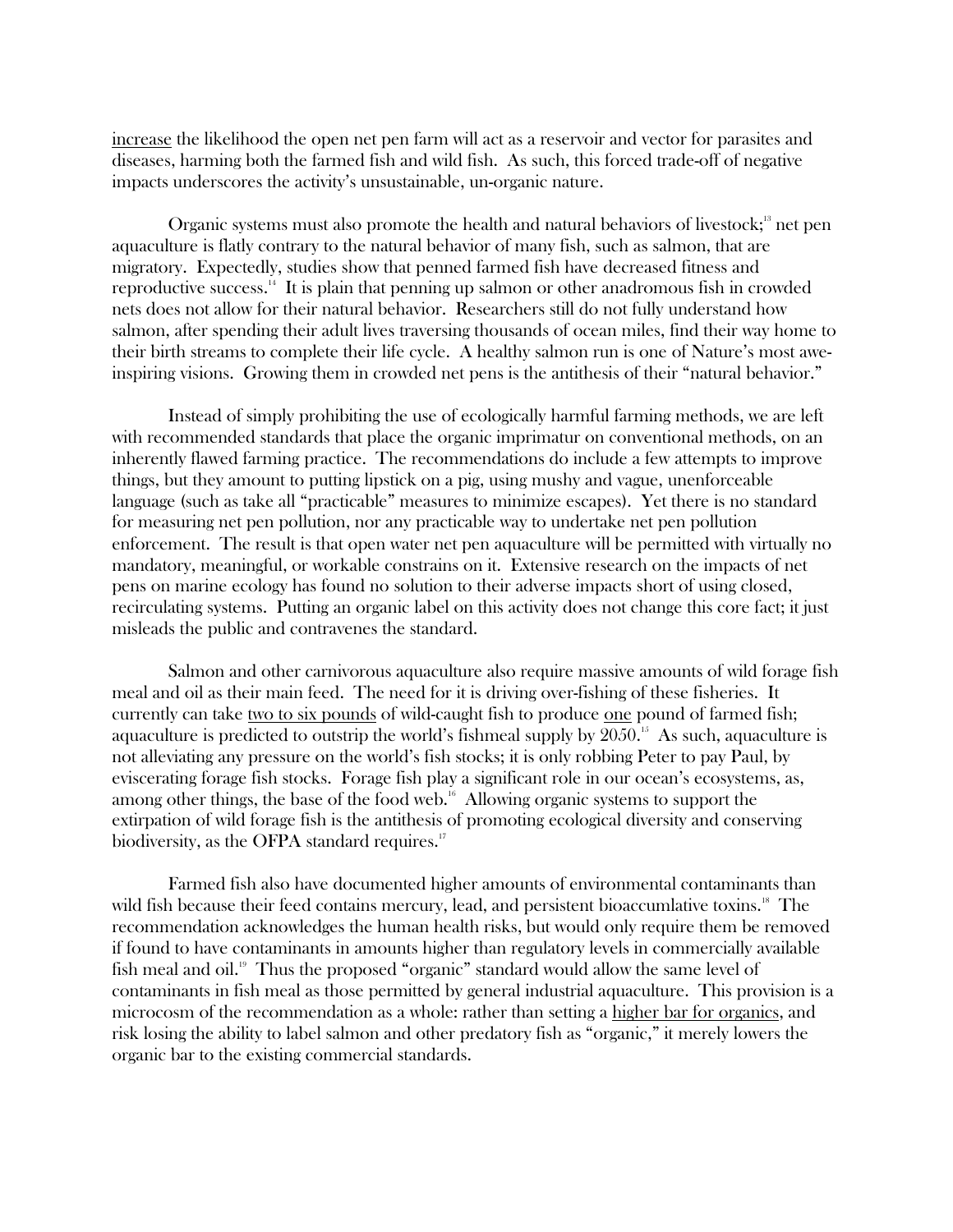Finally, the aquaculture recommendation is unlawful and contrary to OFPA because it would permit the use of wild forage fish as feed, despite the fact the statute requires that all livestock have 100% organic feed.<sup>20</sup> This requirement—that organic products be fed 100% organic feed—of course creates a significant legal obstacle to "organic" aquaculture of predatory fish. The farming method is heavily dependent on wild forage fish for the main source of feed for growing large carnivorous fish, and wild is not organic. You simply cannot certify the Pacific Ocean's forage fisheries.<sup>21</sup> This admission should be enough to show the Board that this type of fish farming simply cannot be made to adhere to organic principles and should be excluded from the aquaculture standard, at least until an organic source of these nutrients can be found and used in a manner in line with the organic standard.

 Knowing this, the recommendation acknowledges the 100% organic feed requirement, but instead tries a legal end-run around the standard of 100% feed, by brazenly claiming that the wild forage fish meal and oil will not be "feed" but instead a "feed supplement."<sup>22</sup> This machination is contrary to law, logic, and science. For predatory fish, smaller forage fish is their main course, the irreducible element of their diet. Only a tortured reading of the definition "fish meal" would suggest that it is a combination of feed nutrients and that use of up to 25% would be a "supplement" to otherwise organic feed. Accordingly, any decision allowing feed to be re-classified as a "supplement" in order to try and certify salmon or other predatory fish farming as organic would be contrary to law.

 In conclusion, the USDA organic standard should be neither contrived nor diluted to simply accommodate current industrial aquaculture practices of non-organic, wild fish as feed, or open net pen systems. This Board should do all in its power to rethink that fundamental and grave error, which, if ever made into proposed regulation, would be unlawful, in addition to spawning irreparable damage to the organic brand and to the environment.

<u>.</u>

<sup>1</sup> *See* CFS Comments, NOSB, Comments on Development of Organic Feed Standards for Organic Aquaculture (September 4, 2008); *see also* CFS Comments, NOSB Livestock Committee, Interim Final Report of Aquaculture Working Group (April 5, 2006);CFS Comments, Invitation for Public Comment on Aquaculture Standards (September 8, 2006); CFS Comments, NOSB Livestock Committee, Recommendation on Aquaculture (March 16, 2007); CFS Comments, NOSB Livestock Committee Recommendation on the Use of Fish; Mean and Fish Oil in Organic Aquaculture (April 4, 2008). All available at http://www.centerforfoodsafety.org/issues/306/organic-andbeyond

<sup>2</sup> *Coalition of More Than Forty Groups Sign Letter Urging that 'USDA Organic' Standards be Upheld for Aquaculture*, PR NEWSWIRE US, Nov. 1, 2007, http://www.prnewswire.com/news-releases/coalition-of-morethan-40-groups-sign-letter-urging-that-usda-organic-standards-be-upheld-for-aquaculture-58544517.html

<sup>3</sup> Georgina Gustin, *Looser Rules on Fish's Food Prompt Protests*, ST. LOUIS POSTDISPATCH, Nov. 20, 2008, at A4.

<sup>&</sup>lt;sup>4</sup> Scottish Government, *Fish Escapes 2011*, http://www.scotland.gov.uk/Resource/0038/00389735.pdf

<sup>5</sup> Kjetil Hindar *et al.*, *Genetic and Ecological Effects of Salmon Farming on Wild Salmon: Modeling from Experimental Results*, 63 J. of Marine Sci., No.7, 2006, at 1234-47; Naylor *et al*., *Fugitive Salmon: Assessing the Risks of Escaped Fish from Net-Pen Aquaculture*, 55 BioScience, No. 5, May 2005, at 427-3;